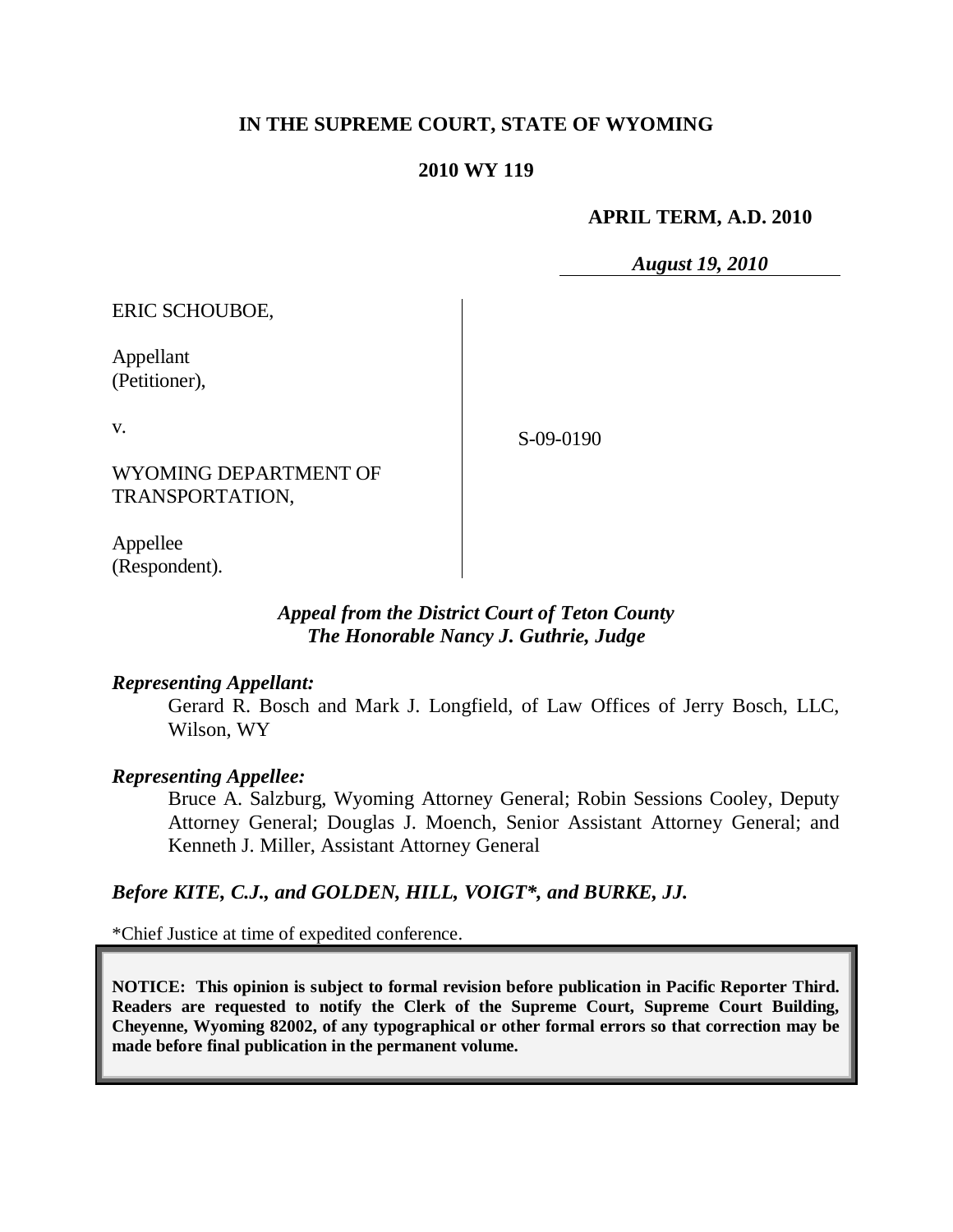**HILL,** Justice.

[¶1] Eric Schouboe appeals a hearing examiner"s order upholding his implied consent suspension. Schouboe contends that the Wyoming Department of Transportation (WYDOT) did not prove he was in actual physical control of his vehicle. We affirm.

#### **ISSUES**

[¶2] Schouboe lists five issues:

I. Did the Wyoming Department of Transportation (WYDOT) carry its burden to establish the necessary element of "actual physical control" by a preponderance of the evidence in [Shouboe"s] Implied Consent Suspension?

II. Whether the Office of Administrative Hearing"s (OAH) finding of fact that the "keys were not in the ignition" is supported by substantial evidence?

III. Whether the OAH"s finding of fact that the "keys were not in the ignition" constitutes an abuse of discretion?

IV. Whether the OAH"s conclusion that [Shouboe] could have awakened and driven away at any moment is supported by substantial evidence?

V. Whether the OAH"s conclusion that [Shouboe] could have awakened and driven away at any moment constitutes an abuse of discretion?

The State rephrases the issues as follows:

I. Does substantial evidence exist to support the hearing examiner's conclusion that [Schouboe] had been driving or was in actual physical control of a motor vehicle upon a public street or highway?

II. Was the decision of the hearing examiner arbitrary or capricious?

## **FACTS**

[¶3] At 2:14 a.m. on March 11, 2008, two Sublette County Deputy Sheriffs approached Eric Schouboe"s pickup truck parked in the middle of a county road. The vehicle was not running, and Deputy Robert Laing observed Schouboe asleep in the driver"s seat. Deputy Laing also noticed keys on the center console next to Schouboe"s elbow. After waking Schouboe, Deputy Laing opened the door of the truck, and noticed Schouboe smelled of alcohol. The deputy asked Schouboe why he was in the middle of the road, to which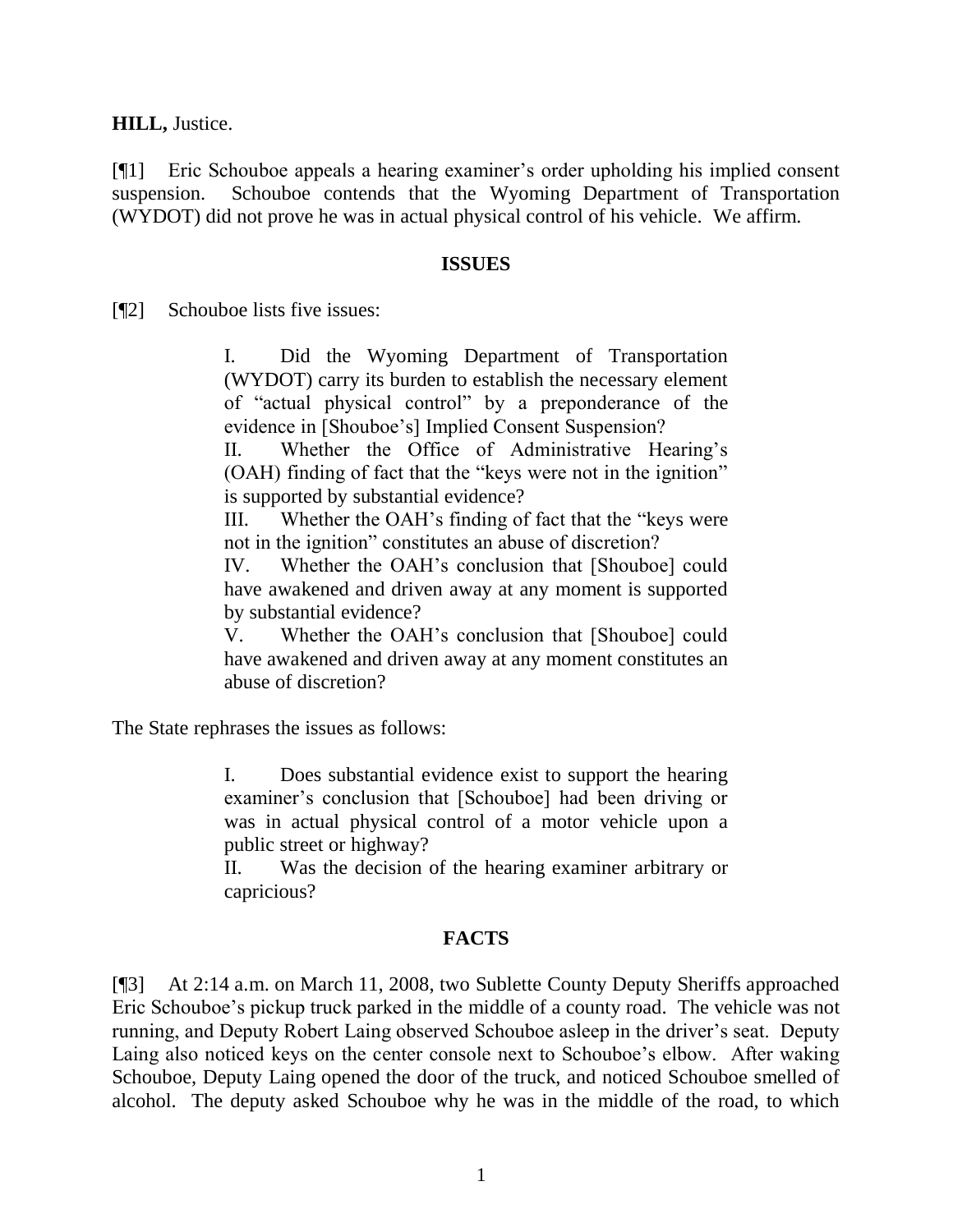Schouboe replied, "I stopped, I don't know." Field sobriety tests were administered, and Schouboe failed them all. He was arrested for DUI, and transported to the Sublette County Detention Center. There, Schouboe refused chemical testing.

[¶4] WYDOT notified Schouboe on April 2, 2008, that his driver"s license would be suspended for 18 months for refusing chemical testing. Schouboe requested a hearing, which was held in June of 2008. The hearing examiner upheld the license suspension, and in doing so concluded that Schouboe was in "actual physical control of his automobile. He could have awakened and driven away at any moment." The district court affirmed the hearing examiner, and this appeal followed.

## **STANDARD OF REVIEW**

[¶5] In *Bryant v. State ex. rel. Wyoming Dept. of Transportation,* 2002 WY 140, 55 P.3d 4 (Wyo. 2002), this Court applied the standard of review developed in worker's compensation cases to driver"s license suspension contested cases. *Bryant,* ¶¶ 8-12, 55 P.3d at 8-9. In *Dale v. S&S Builders, LLC,* 2008 WY 84, 188 P.3d 554 (Wyo. 2008), we refined the standard of review for agency actions. Under the plain language of Wyo. Stat. Ann. § 16-3-114(c)(ii) (LexisNexis 2009), reversal of an agency finding or action is required if it is not supported by substantial evidence. *Dale, ¶* 21, 188 P.3d at 561.

> [T]he substantial evidence standard will be applied any time we review an evidentiary ruling. When the burdened party prevailed before the agency, we will determine if substantial evidence exists to support the finding for that party by considering whether there is relevant evidence in the entire record which a reasonable mind might accept in support of the agency's conclusions. If the hearing examiner determines that the burdened party failed to meet his burden of proof, we will decide whether there is substantial evidence to support the agency's decision to reject the evidence offered by the burdened party by considering whether that conclusion was contrary to the overwhelming weight of the evidence in the record as a whole. *See*, *Wyo. Consumer Group v. Public Serv. Comm'n of Wyo.*, 882 P.2d 858, 860-61 (Wyo. 1994); *Spiegel*, 549 P.2d at 1178 (discussing the definition of substantial evidence as "contrary to the overwhelming weight of the evidence"). If, in the course of its decision making process, the agency disregards certain evidence and explains its reasons for doing so based upon determinations of credibility or other factors contained in the record, its decision will be sustainable under the substantial evidence test. Importantly, our review of any particular decision turns not on whether we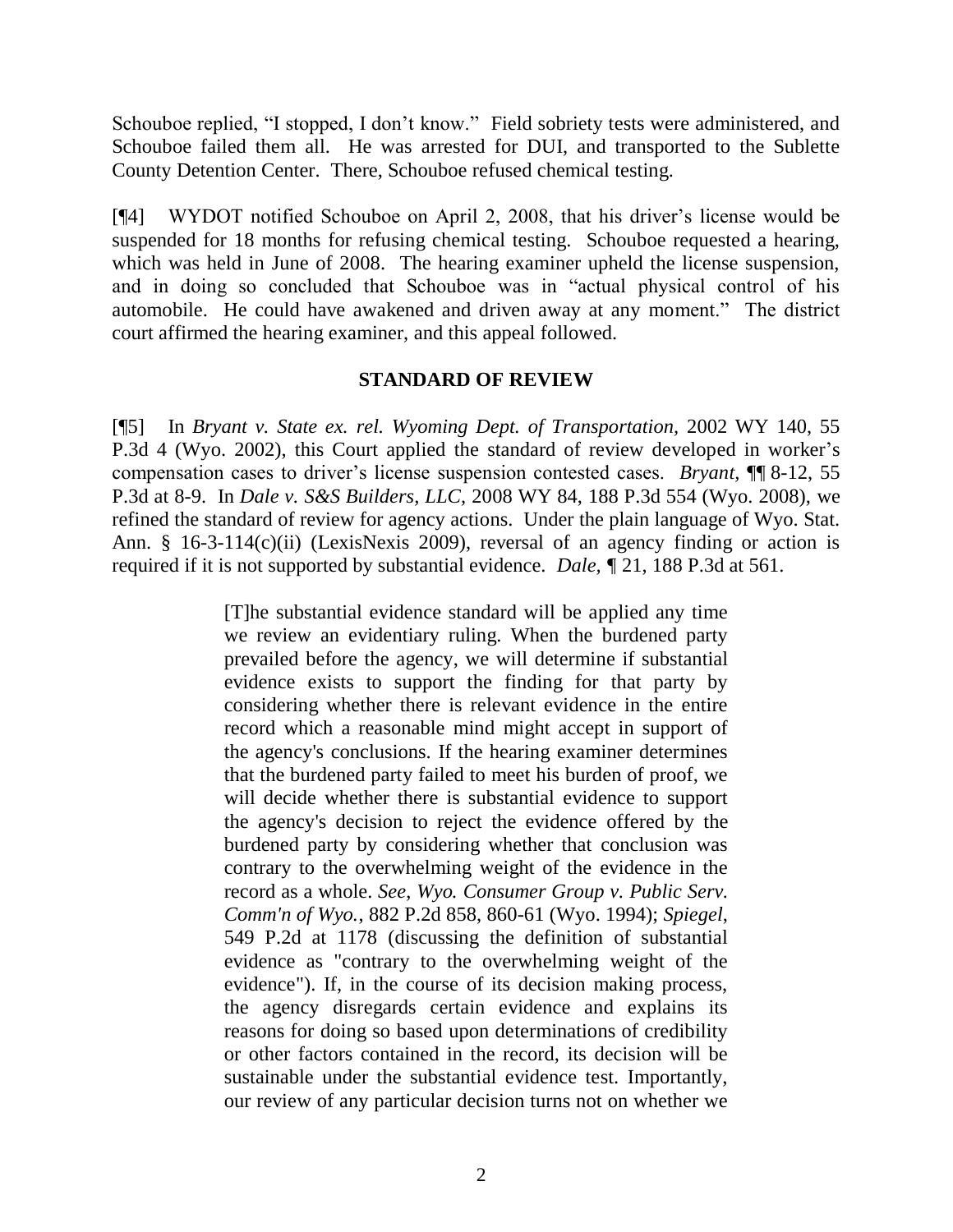agree with the outcome, but on whether the agency could reasonably conclude as it did, based on all the evidence before it.

*Dale*, ¶ 22, 188 P.3d at 561.

[¶6] We will apply the substantial evidence standard anytime we are reviewing an evidentiary issue. As always, we review an agency"s conclusions of law *de novo*, and "[w]e will affirm an agency"s legal conclusion only if it is in accordance with the law." *Dale*, ¶ 26, 188 P.3d at 562.

## **DISCUSSION**

[¶7] Although he lists five issues for our consideration, Schouboe"s argument can be narrowed down to one basic question: Was the hearing examiner's conclusion that Schouboe was in actual physical control of his vehicle based on substantial evidence? We conclude that it was, and explain below.

[¶8] First, we will address a preliminary issue submitted by Schouboe. He contends that it was improper for WYDOT to rely solely upon the certified administrative record to sustain its burden, and that the certified administrative record does not contain facts or evidence to support the hearing examiner's conclusion that he was in actual physical control of his vehicle. While using the certified record to prosecute administrative suspensions has been recently questioned (see *Hittner v. State, ex. rel. Wyo. DOT (In re Hittner)*, 2008 WY 91, 189 P.3d 872 (Wyo. 2008))*,* it is nonetheless a valid method still used by agencies and approved of by this Court in *Drake v. State*, 751 P.2d 1319, 1322 (Wyo. 1988). WYDOT has broad discretion to administer the implied consent laws. *Id.*  We also note that submission of the certified record in a driver's license suspension contested case proceeding has traditionally been deemed sufficient to establish a prima facie case and to shift the burden to the petitioner to provide evidence to refute the prima facie case. *McDonald v. State Department of Revenue & Taxation,* 846 P.2d 694, 697 (Wyo. 1993).

[¶9] Turning to Schouboe"s substantive question of whether there was substantial evidence to prove that he was in actual control of his vehicle, this Court has stated:

> An intoxicated person seated behind the steering wheel of an automobile is a threat to the safety and welfare of the public. The danger is less than that involved when the vehicle is actually moving; however, the danger does exist and the degree of danger is only slightly less than when the vehicle is moving. As long as a person is physically or bodily able to assert dominion in the sense of movement by starting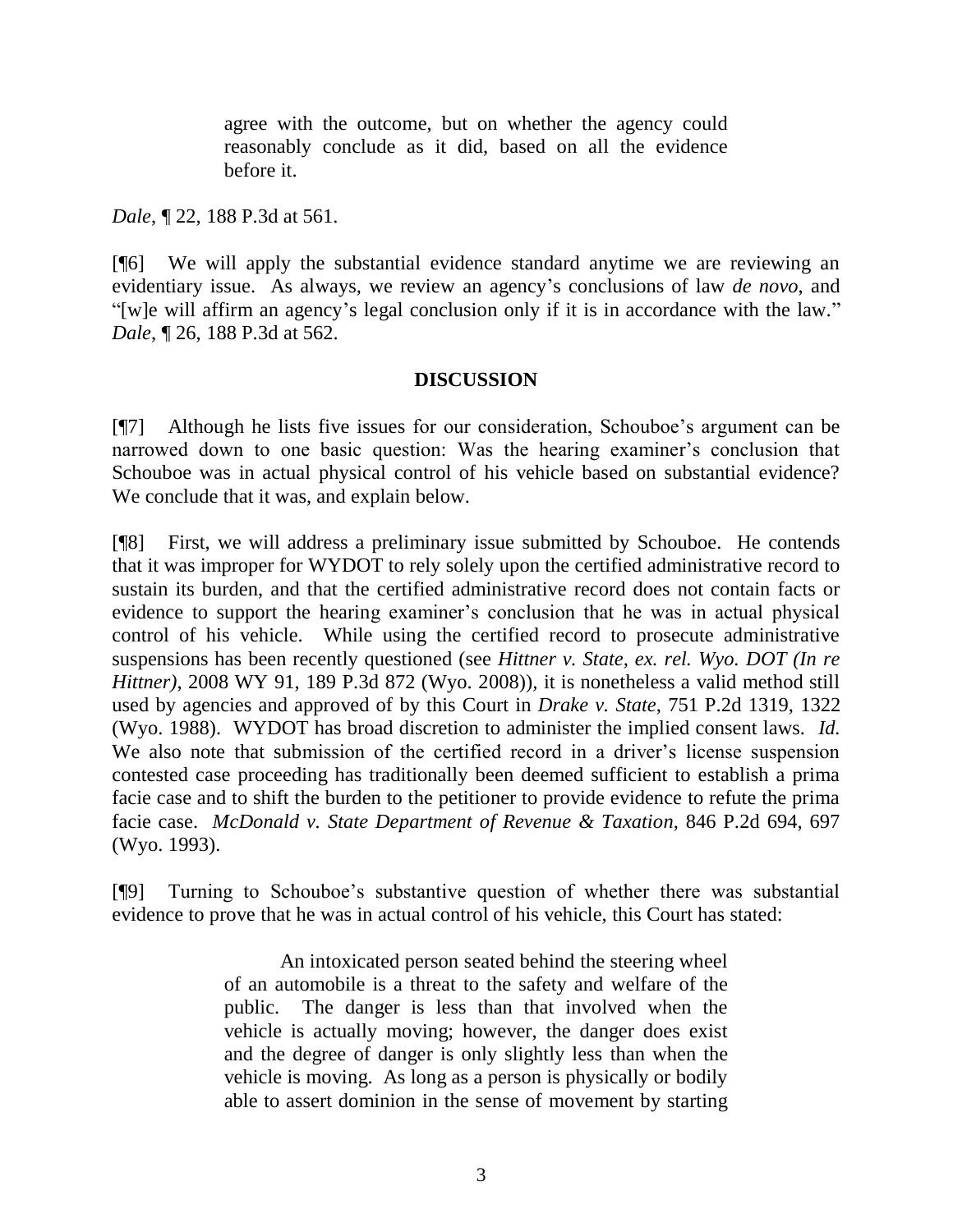the car and driving away, then he has substantially as much control over the vehicle as he would if he were actually driving it.

We believe that the legislative intent in enacting the "actual physical control" portion of § 31-5-233(a), W.S 1977, is apprehending the intoxicated driver before he can do any harm by operating a motor vehicle.

*Adams v. State*, 697 P.2d 622, 625 (Wyo. 1985).

[¶10] The hearing examiner concluded that Schouboe was in actual, physical control of the vehicle and that substantial evidence existed to support that conclusion including: (1) the vehicle was registered to Schouboe; (2) the keys were on the console; (3) Schouboe admitted that he stopped in the middle of the road; and (4) Schouboe was, indeed, in the middle of the road. Based on that evidence, the hearing examiner concluded that actual, physical control existed.

[¶11] As the party challenging whether or not the agency"s decision was supported by substantial evidence, Schouboe has the burden of showing that the decision was not supported by such evidence. See *Wheaton v. State,* 2003 WY 56*,* ¶ 18, 68 P.3d 1167, 1175-76 (Wyo. 2003). Because Schouboe did not testify at the contested case hearing, he relies on the question that he asked the deputy during the standardized field sobriety tests and implies that there may have been another driver: "What happened to the ol" boy that was with me?" When the deputy asked Schouboe, "What 'ol' boy'?" Schouboe said, "JOHN, that was driving this thing." However, no evidence in the record exists to show that Schouboe was ever accompanied by another person.

[¶12] Schouboe further contends that there is no evidence to support the finding that he could have woken up and driven away at any moment, or that the keys found on the console of the vehicle actually operated said vehicle. However, Schouboe offers no evidence to explain why he was in the driver's seat of his vehicle when the deputy discovered him in the middle of the road. Schouboe cites to *Rogers v. State,* 224 S.W.3d 564 (Ark. Ct. App. 2006), in support of his argument that keys on the console of a vehicle does not constitute "actual physical control." In *Rodgers,* the Arkansas court found that sleeping in a vehicle without inserting the keys into the ignition did not constitute actual physical control. Indeed, it is the bright-line rule in Arkansas that actual physical control begins when the keys are located in the ignition. We have not adopted such a rule, and decline to do so in this instance. Whether or not the keys were in the ignition does not define actual physical control in Wyoming. Perhaps under different facts we might conclude differently, but here, the facts are such that Schouboe was parked in the middle of the road. He was seated in the driver"s seat, slumped over the steering wheel, in the middle of a Wyoming highway with keys on the console. Although the State did not